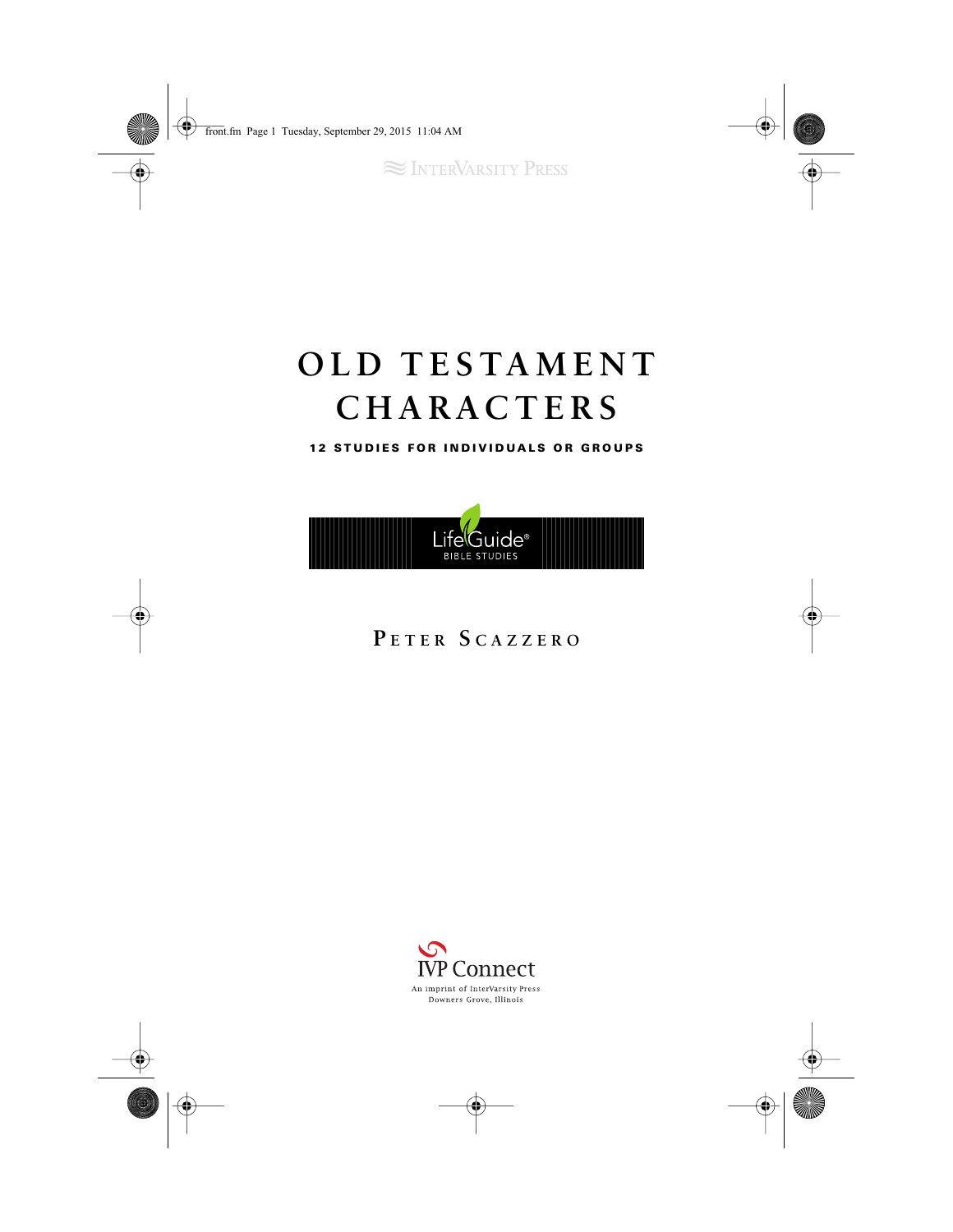# **Contents**

| GETTING THE MOST OUT OF OLD TESTAMENT            |                                                |                              |  |
|--------------------------------------------------|------------------------------------------------|------------------------------|--|
| $\sim$ 5                                         |                                                |                              |  |
|                                                  | 1 Jonah: Running from God                      | Jonah 1:1-3:3-9              |  |
|                                                  | 2 Hannah: Praying in Pain                      | 1 Samuel 1 - 12              |  |
|                                                  | 3 Samuel: Hearing God's Voice                  | 1 Samuel 3 - 15              |  |
|                                                  | 4 Abraham: Following God's Call                | Genesis 12 - 18              |  |
|                                                  | 5 Caleb & Joshua: Overcoming<br>the Impossible | Numbers 13:26-<br>$14:10$ 21 |  |
|                                                  | 6 Elijah: Knowing God's Power                  | 1 Kings 18:16-40-25          |  |
|                                                  | 7 Achan: Sin in the Community                  | Joshua 7 - 28                |  |
|                                                  | 8 King Saul: Doing Almost All<br>of God's Will | 1 Samuel 15:1-23 - 31        |  |
|                                                  | 9 Daniel: Tempted to<br>Compromise             | Daniel 1 <sup>-24</sup>      |  |
|                                                  | 10 Esther: Saying Yes to God                   | Esther 4 <u>2008</u> 38      |  |
|                                                  | 11 David: Loving Your Enemy                    | 1 Samuel 24 - 42             |  |
|                                                  | 12 Moses: Seeking Justice                      | Exodus 2:11-25 $-45$         |  |
| Leader's Notes --------------<br>$\overline{49}$ |                                                |                              |  |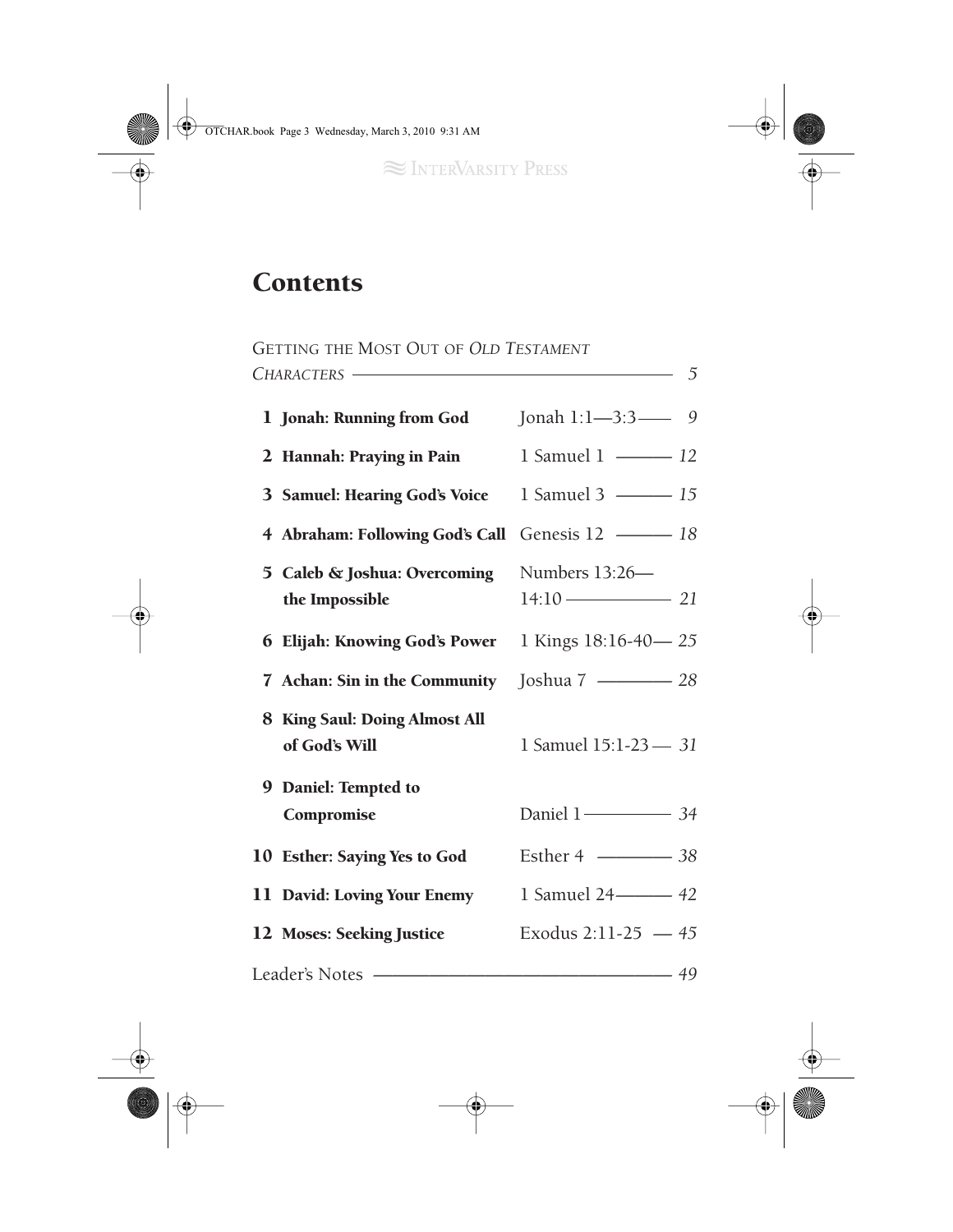



Sometimes we are reluctant to do God's will. We find it inconvenient. We are too busy. We feel uncomfortable. At such times we are tempted to ignore God and hope he goes away. When he doesn't disappear, we may even try to run from him.

GROUP DISCUSSION. Describe a few present-day scenarios of someone "running from God."

PERSONAL REFLECTION. Why are you sometimes reluctant to do God's will?

What false notions of God might play a part in your thinking?

Jonah had his own reasons for running from God's will. His experience challenges us to view our reluctance in a new light. Jonah, much like the people of Israel around him, had little compassion for the people of Nineveh, their enemies. Nonetheless God called him to move toward those he hated. *Read Jonah 1:1-16.*

<sup>1.</sup> What does God command Jonah to do and why (1:1-2)?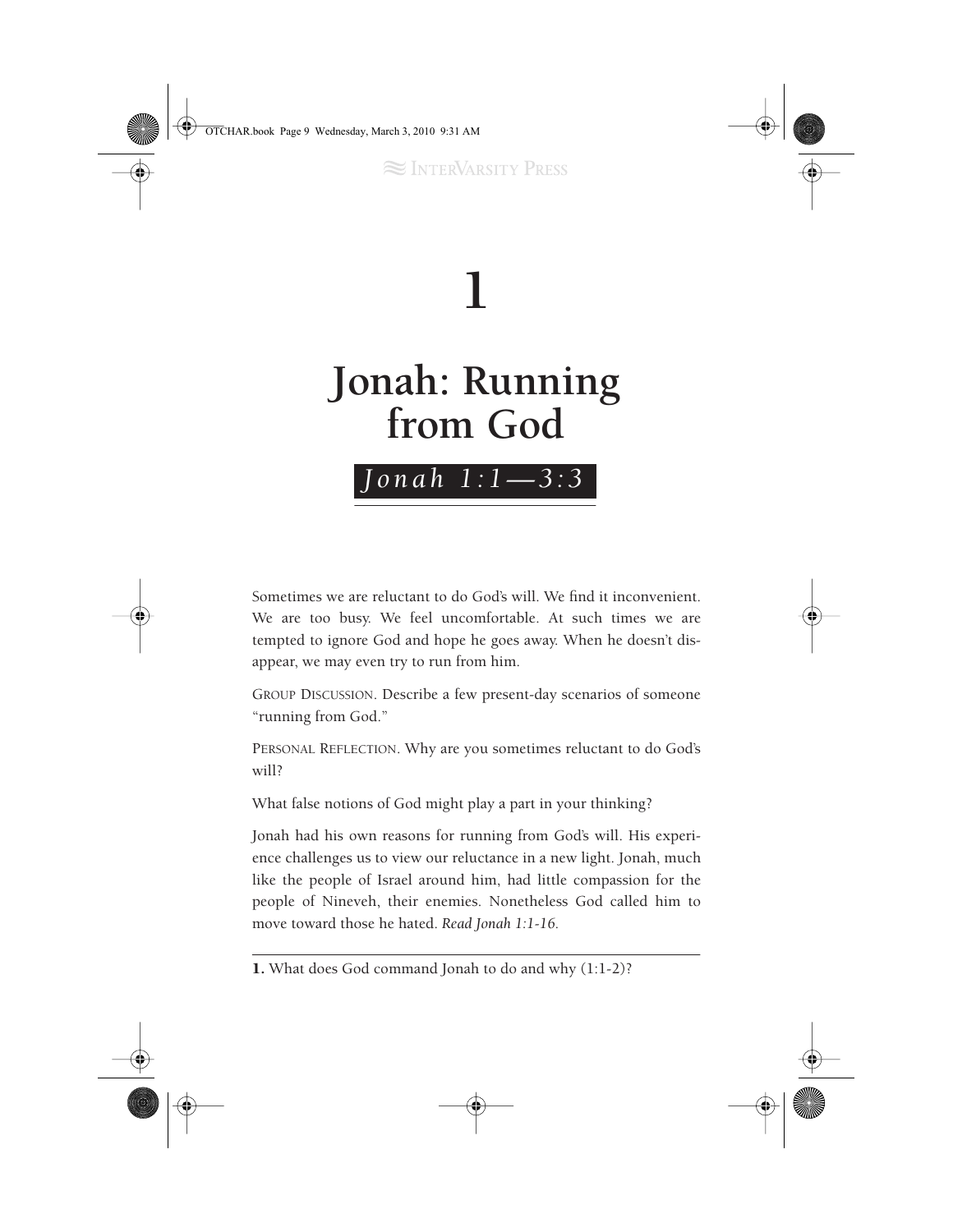10 *\_\_\_\_\_\_\_\_\_\_\_\_\_\_\_\_\_\_\_\_\_\_\_\_\_ Old Testament Characters*

2. Nineveh, the capital of the Assyrian Empire, was the most feared and hated of Israel's oppressors. How does this help us to understand Jonah's response (1:3)?

3. When have you been tempted to run from God?

4. Tarshish (1:3), traditionally identified as Spain, was at the opposite end of the known world. Why do you think Jonah chose to go there?

5. What does Jonah's disobedience teach us about the nature of sin?

6. God sends a violent storm (v. 4) to block Jonah's rebellious flight. What effect does the storm have on the sailors and on Jonah (vv. 5-16)?

7. *Read Jonah 1:17—2:9.* Describe the terrifying sequence of events after Jonah was thrown overboard.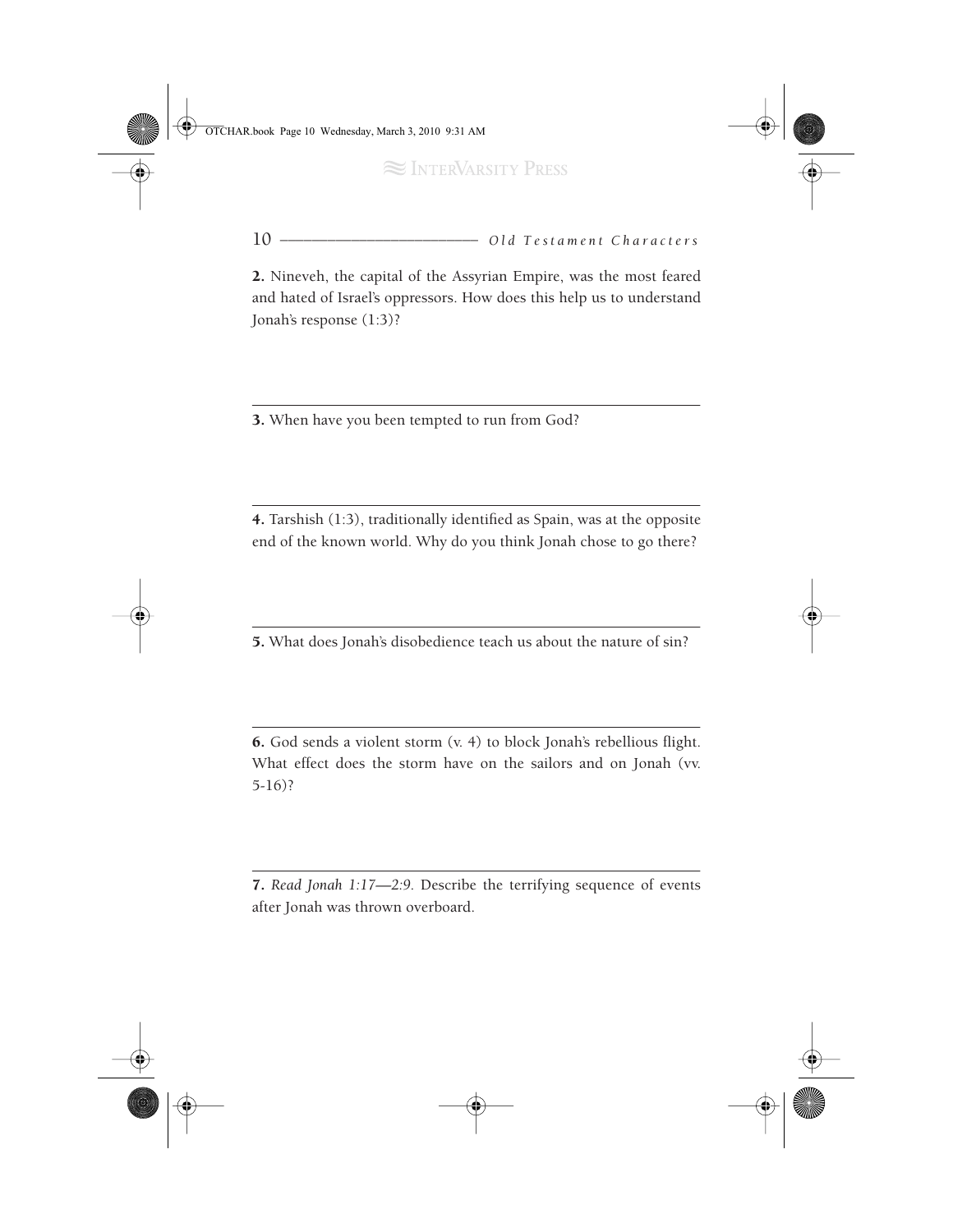*Jonah \_\_\_\_\_\_\_\_\_\_\_\_\_\_\_\_\_\_\_\_\_\_\_\_\_\_\_\_\_\_\_\_\_\_\_\_\_\_\_\_\_\_\_\_\_\_\_\_\_* 11

8. In what ways does God get your attention when you run away from him?

9. Why must we often sink so low before we have a change of heart?

10. *Read 2:10—3:3.* After being vomited onto dry land, how do you think Jonah felt when the word of the Lord came to him a second time?

11. In what ways has God "come to you a second time" in your life?

12. How does the portrait of God in these chapters encourage you to obey him?

*Ask the Lord to forgive you for any areas in your life where you might be running from him. Affirm your commitment to obey him.*

#### Now or Later

Read the parable of the talents found in Matthew 25:14-30. What additional insight does Jesus give for what it means to "run from God"?